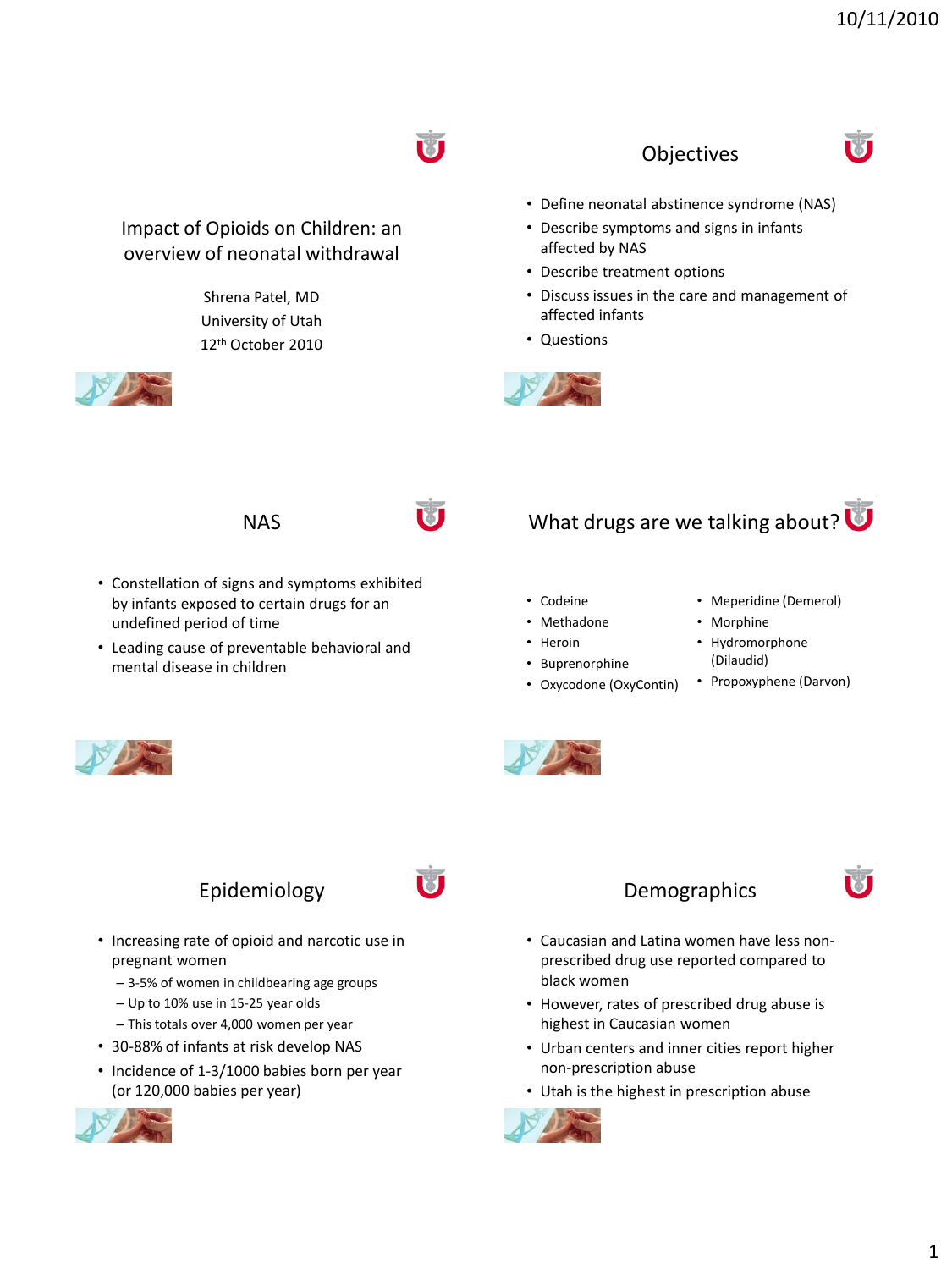#### Risks for NAS

- Signs and symptoms occur 2 to 5 days after birth
- Most infants are affected by more than one substance
- Symptoms depend on what, how much, and how long
- Many infants are small for their gestational age, premature, low birth weight, have small head circumference, have higher rates of other birth defect, are at increased rate of SIDS and still birth





#### Signs and Symptoms



#### • Neurologic:

– Insomnia, irritability, excessive crying, excessive sucking, increased tone and reflex response, and seizures

• Gastrointestinal:

– Vomiting, diarrhea, feeding disturbances, poor weight gain

• Nervous system:

– Sweating, fever, sneezing, high respiratory rate, blotchy skin, trembling



# Pathophysiology

Maternal use of prescribed or unprescribed opioids during pregnancy

Transfer across placenta to the fetus

Fetus becomes dependent on opioid

After birth, there is an abrupt decrease in opioid concentration

This may precipitate withdrawal



# Opioid Receptors



- Found primarily in the brain and gastrointestinal systems
- Several types of receptors
- μ:
	- Morphine receptor
	- Involved in most symptoms of NAS

• δ:

– Also involved in analgesia and dependency





## How do opioids work?



- Depends on the drug and its half life
- Heroin: usually 24 hours to 72 hours
- Methadone: 24 hours to up to 7 seven days – This may extend out to 6 months





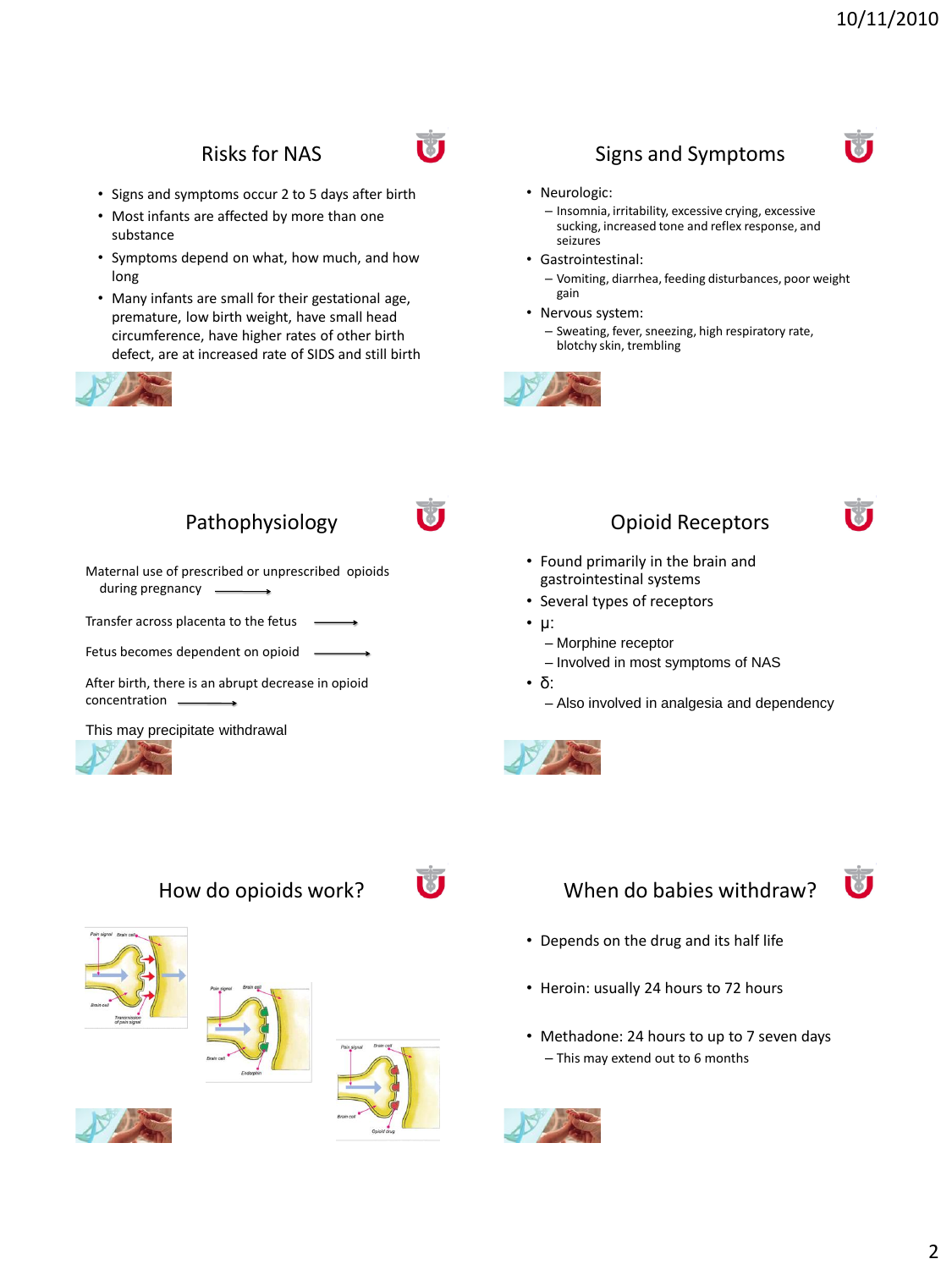Ū

Ū

## Why do we use methadone?

- Improved obstetric care
- Decreased illicit drug use
- Better follow up

**ZINTRAL NERVOUS SYSTE**<br>DISTURBANCES

**MSOMOTOR/**<br>ISTUIRBANCES METABOLIC

• Less withdrawal in mothers







# How do we diagnose NAS?



- Confirmed – Suspected
- Urine toxicology testing
	- Not reliable
- Most infants will void before urine can be obtained • Meconium toxicology testing
- More reliable
- Longer turn around time
- Umbilical stump testing
- Similar to meconium screening for drug exposure – Not available in all hospitals • "Scoring" the baby on various tests
- Lipsitz Scoring system
	-
	- Neonatal Abstinence Scoring System (Finnegan) Neonatal Withdrawal Inventory



# Scoring Sheet **How do we treat NAS?**

#### • Comfort Measures

- Swaddling – Low environmental stimulation
- Medications
	- Morphine, diluted tincture of opium, methadone
	- Phenobarbital
	- Clonidine
- Referrals
	- Pediatricians and family practitioner
	- Social work
	- DCFS
- Counseling



#### Long Term Outcomes

- Closer and more intense follow up needed
- More likely to need assistance in school
- More likely to be removed from their homes
- ? More likely to use substances of abuse
- ? More likely to be known to the court system





- Lower IQ scores
- Neurodevelopmental delay and impairments
- Sensory integration issues
- Depression
- ADD/ADHD





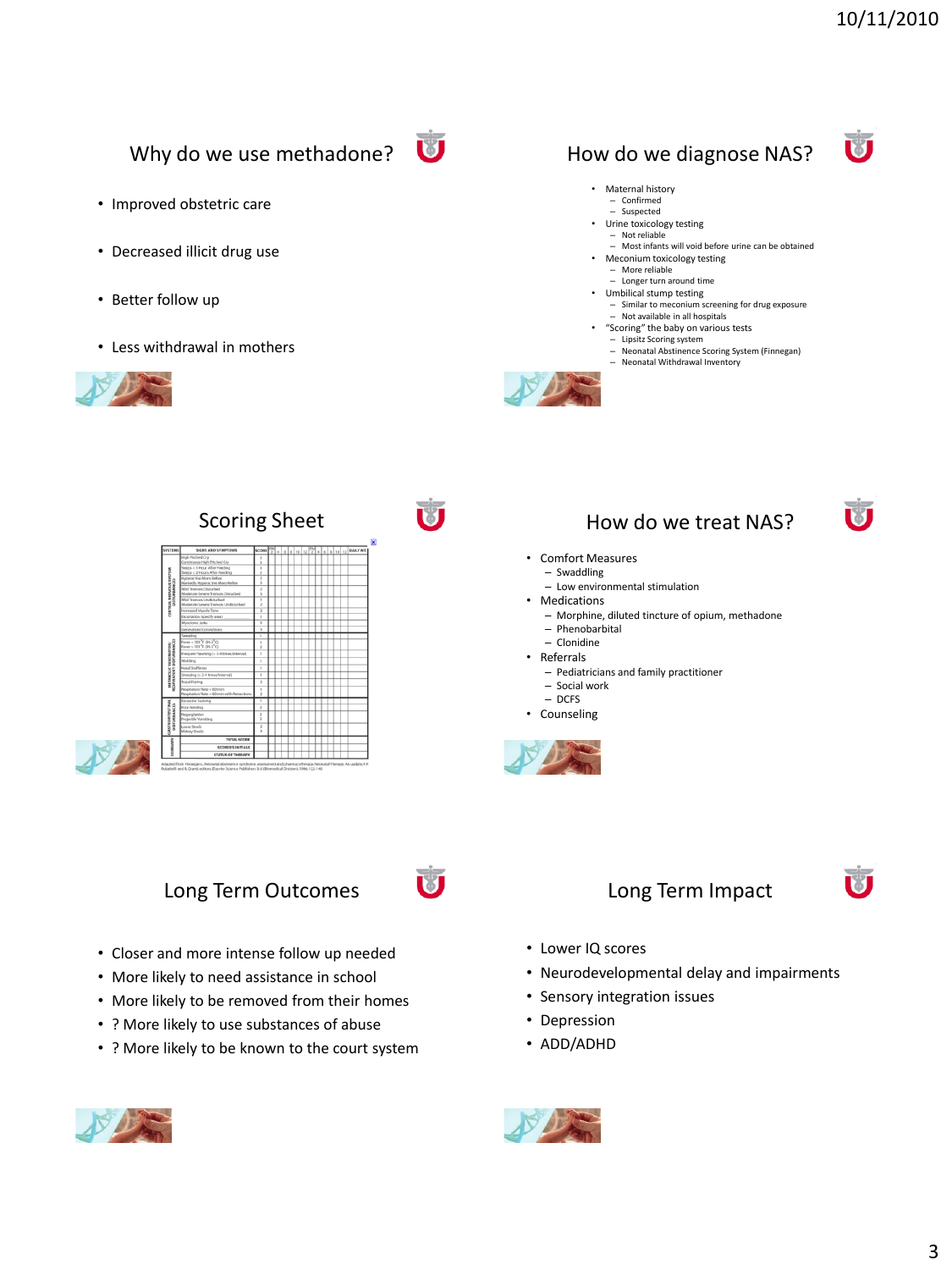#### What are the issues?

- Interferes with maternal bonding
- Decreased rates of breastfeeding (?)
- Higher incidence of non accidental trauma
- Increased rates of court involvement
- Increased rates of re-hospitalization
- Increased length of stay
- Increased negative stigma for the child and siblings



# M





- Higher length of stay
- Higher rates of prematurity
- Higher rates of transport to larger medical centers
- Higher rates of need for feeding tubes, IV fluids, medications
- Higher rates of need for follow up care



#### Hospital Costs

- Length of stay varies, with an average of 30 days
- In one study, the care of 48 infants with NAS exceeded 1.7 million dollars
- Care must be undertaken by the neonatal intensive care unit in many situations, with an average bed cost of \$1300/day



#### **Misconceptions**

- Middle, upper middle, and upper class populations are less likely to abuse narcotics
- NAS is apparent at birth or shortly after birth
- Infants grow out of NAS







- Although NAS is clearly rampant throughout the country, there is little information known about specifics
	- What scoring system to use
	- What medications to use for withdrawal
	- What doses to use
	- Who is at highest risk for withdrawal



#### Summary



- NAS affects an estimated 120,000 to 300,000 babies per year
- These babies are affected from before birth to young adult hood
- The cost of NAS to society is not insignificant
- There is still much to learn to optimize the care of these children